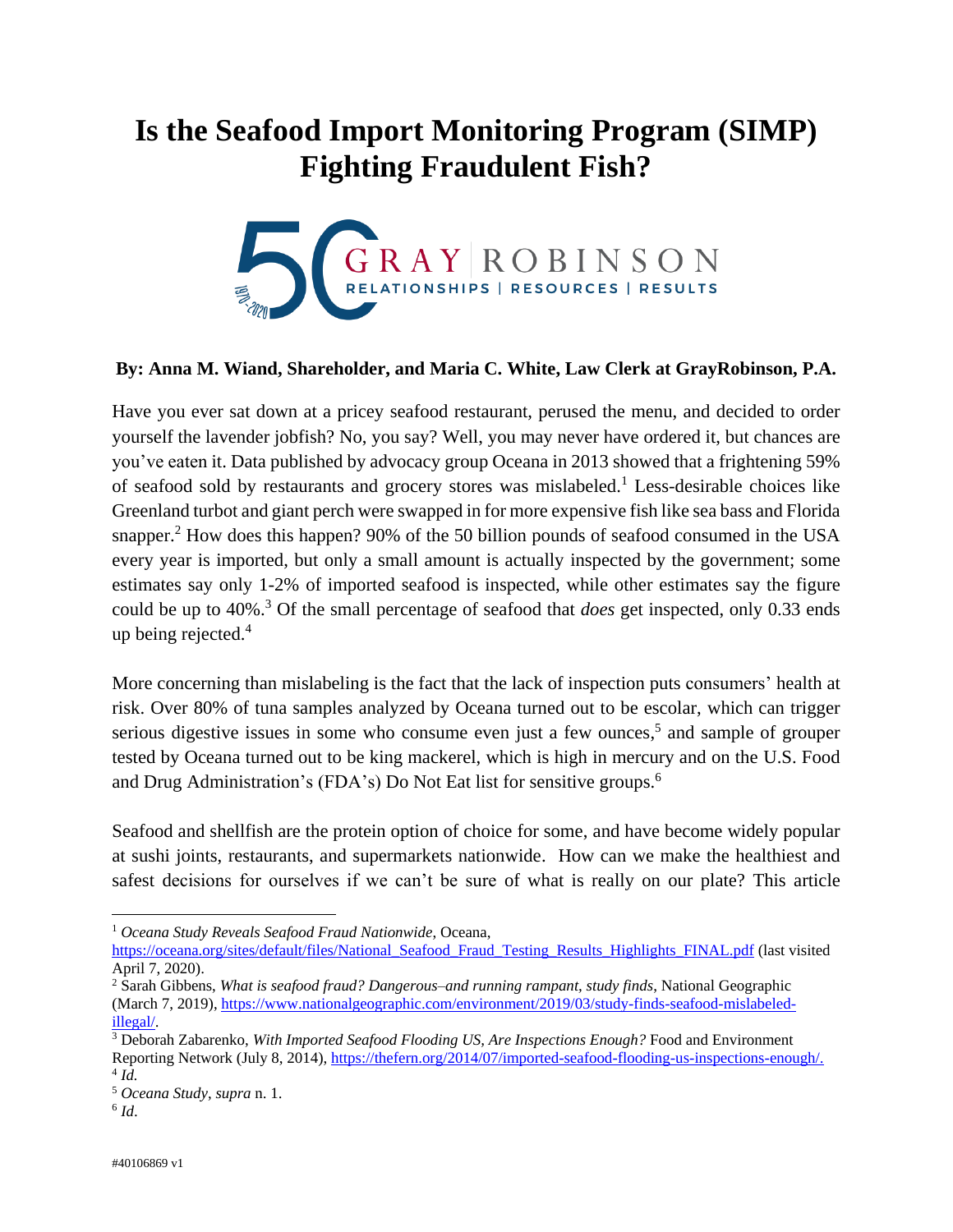examines the Seafood Import Monitoring Program (SIMP) which a federal program designed to address fraud associated with imported seafood products.

## **What is the Seafood Import Monitoring Program (SIMP)?**

In response to increasing concerns over seafood mislabeling, The National Oceanic and Atmospheric Administration (NOAA) enacted the Seafood Import Monitoring Program (SIMP), which was fully effective as of late 2018.<sup>7</sup> SIMP establishes permitting, data reporting, and recordkeeping requirements for the import of a list of thirteen fish and fish products that have been identified as being particularly vulnerable to illegal harvest or seafood fraud. The list includes abalone, Atlantic cod, Atlantic blue crab, dolphinfish/mahi mahi, grouper, red king crab, pacific cod, red snapper, sea cucumber, sharks, shrimp, swordfish, and albacore, bigeye, skipjack, yellowfin, and Bluefin tuna.<sup>8</sup> Pursuant to SIMP, NOAA collects information regarding where, when, and how the seafood was harvested, what species was harvested, the quantity and weight of the catch, and details about the importer of record.<sup>9</sup> It is important to note that SIMP is intended to provide a way for the government to monitor and eradicate instances of illegal, unreported, unregulated (IUU) fishing. The program is not designed to trace the catch after importation as it makes its way through the supply chain for sale to consumers. In other words, SIMP tracks a catch from "boat to dock", but SIMP provides no assurances against seafood being swapped somewhere between the "dock" and our dinner plates.

The FDA is also involved in monitoring and inspecting seafood. The FDA responded to "reports in recent years" of widespread mislabeling by DNA testing seafood to see how bad the problem truly was. The agency's findings indicate that seafood is labeled correctly 85% of the time.<sup>10</sup> While tempting to take one side or the other, it is important to note that testing methods differed. The FDA collected samples from the wholesale distribution chain, prior to retail sale,  $11$  while Oceana's samples were collected from retail locations as they would be sold directly to consumers.<sup>12</sup> The disparity evidences the issue of mislabeling and fraud occurring somewhere between import and consumer sale. Oceana's numbers clearly demonstrate that mislabeling and fraud are happening somewhere between import and consumer sale, but the federal government's rebuttal does nothing to explain where and how mislabeling/fraud is occurring or what is being done to pursue a solution.

 $\overline{a}$ <sup>7</sup> *Seafood Import Management Program Facts*, NOAA Fisheries,

[https://www.fisheries.noaa.gov/international/seafood-commerce-certification/seafood-import-monitoring-program](https://www.fisheries.noaa.gov/international/seafood-commerce-certification/seafood-import-monitoring-program-facts)[facts](https://www.fisheries.noaa.gov/international/seafood-commerce-certification/seafood-import-monitoring-program-facts) (last visited April 7, 2020).

<sup>8</sup> *Id*.

<sup>9</sup> *Id*.

<sup>10</sup> *FDA DNA Testing at Wholesale Level to Evaluate Proper Labeling of Seafood Species*, U.S. Food and Drug Admin., [https://www.fda.gov/food/seafood-guidance-documents-regulatory-information/fda-dna-testing-wholesale](https://www.fda.gov/food/seafood-guidance-documents-regulatory-information/fda-dna-testing-wholesale-level-evaluate-proper-labeling-seafood-species)[level-evaluate-proper-labeling-seafood-species](https://www.fda.gov/food/seafood-guidance-documents-regulatory-information/fda-dna-testing-wholesale-level-evaluate-proper-labeling-seafood-species) (last visited April 7, 2020).  $\overline{^{11}Id}$ .

<sup>12</sup> Oceana, *supra* n. 1; *Casting a Wider Net: More Action Needed to Stop Seafood Fraud in the United States*, Oceana, [https://usa.oceana.org/publications/reports/casting-wider-net-more-action-needed-stop-seafood-fraud](https://usa.oceana.org/publications/reports/casting-wider-net-more-action-needed-stop-seafood-fraud-united-states)[united-states](https://usa.oceana.org/publications/reports/casting-wider-net-more-action-needed-stop-seafood-fraud-united-states) (last visited April 7, 2020).